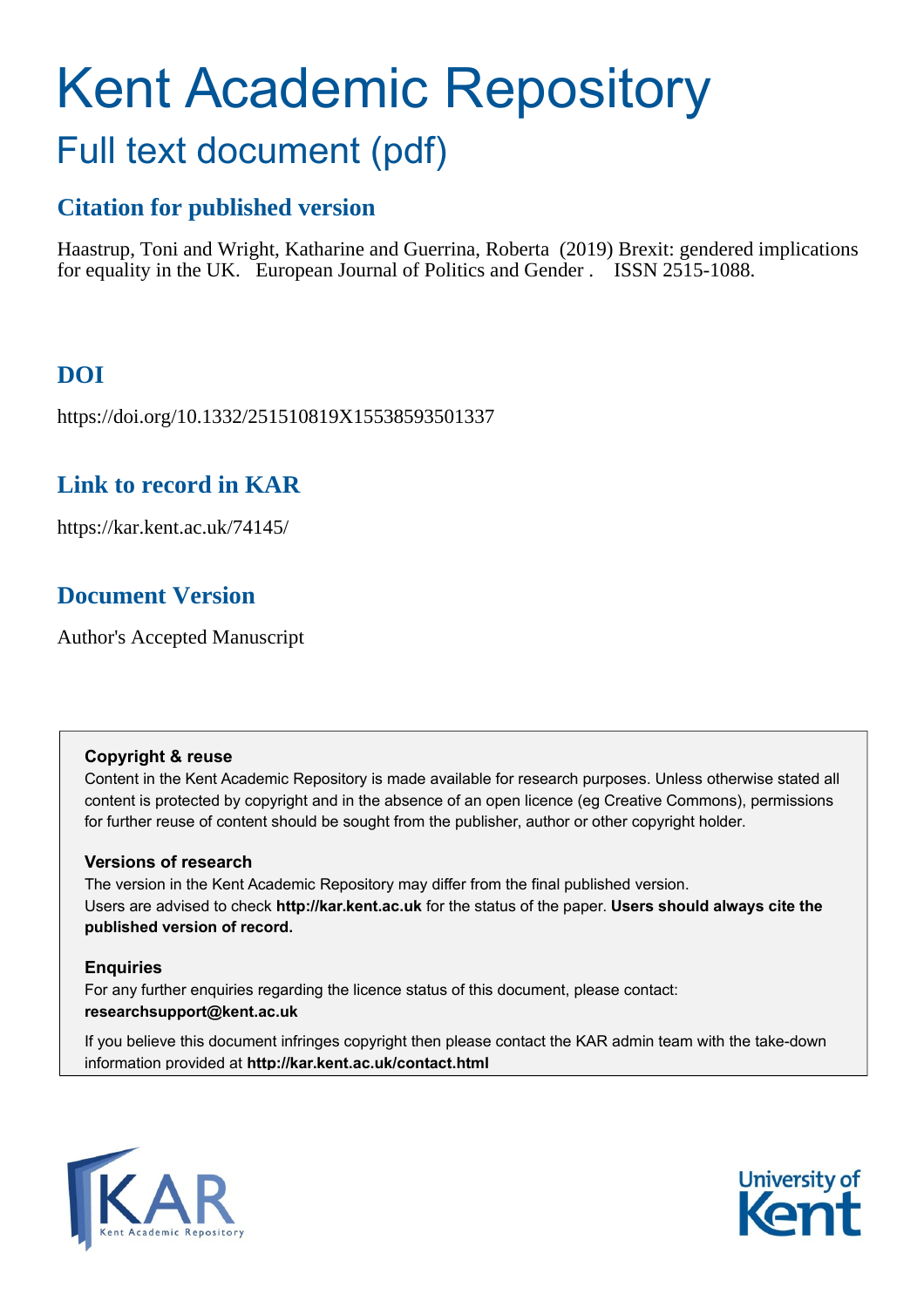#### **Brexit: Gendered implications for equality in the UK**

How can we seek to unpack the complex and gendered dynamics of Brexit amidst a deeply divisive and fast paced debate? We argue that to not address this question is a cost too high. The challenge, given the scope of our intervention here is to disentangle the work that gender is doing as a structure of power that shapes every aspect of our daily lives. As feminist scholars we know that gender structures and norms will permeate the myriad possibilities for what Brexit might look like. Therefore, we take as our starting point the nature of the process itself, both pre and post Referendum to consider whose voices and what issues have been prioritised. This, we argue is our best opportunity to consider what the final settlement is likely to look like and how it might shape gender regimes in the UK in future. We also consider current government responses to crisis, in particular austerity, its impact on gender equality, arguing that if austerity has been gender blind, Brexit will be too.

Feminist analysis of the UK's exit from the European Union (Brexit) has highlighted the deeply gendered nature of current debates and the process of leaving. This process has been reflective of the continued marginalisation of women as political participants and especially as experts and commentators during the referendum campaign in 2016. Moreover, we now know that the political commitment to women's human rights protection in the UK is jeopardized by this process. This is part of a broader pattern of women's marginalisation from political spaces including in academic debates. In addition to excluding women's voices and experiences, the process of Brexit in the UK has also been deeply racialized, through the exclusion and exclusionary framing of ethnic minorities and classed in its framing of the so-called white working class.

A feminist intersectional understanding, that situates the interaction of gender, race, and class in political processes, is thus necessary to fully grasp the broader implications of Brexit for equality (and representation) in the UK. To not do so is morally problematic, hindering our understanding of Brexit and undermining efforts to address persistent inequalities. Moreover, it provides a different kind of insight to dominant explanations of Brexit particularly those that focus on disaffection grounded in the adverse impacts of globalisation. This analysis, however, concentrates on the economic and social grievances of one particular group: white, working class, men.

The prevailing evidence, however, suggests that Brexit will disproportionately and negatively impact marginalised groups (in terms of gender, race, sexuality and class. On women's reproductive rights for example, scholars have shown that there is a likelihood that production is more valued that reproduction to the detriment of women and benefit of business interests dominated by men. Overall then, the process is likely to trample on fundamental principles like equality. Understanding the opportunities offered by EU membership to consolidate equal rights policies, and the impact of withdrawing this safety net is an important point that has largely been overlooked by most analyses. As we saw during the 2008 financial crisis, commentators assume that the experience of crisis is ubiquitous and have disregarded evidence that women have borne the largest share of the costs of the crisis.

Additionally, women's advocacy groups will also lose access to powerful allies within European institutions who usually hold member states to account. A similar picture rings true for LGBTIQ+ groups, who will lose further recourse to justice currently granted by European